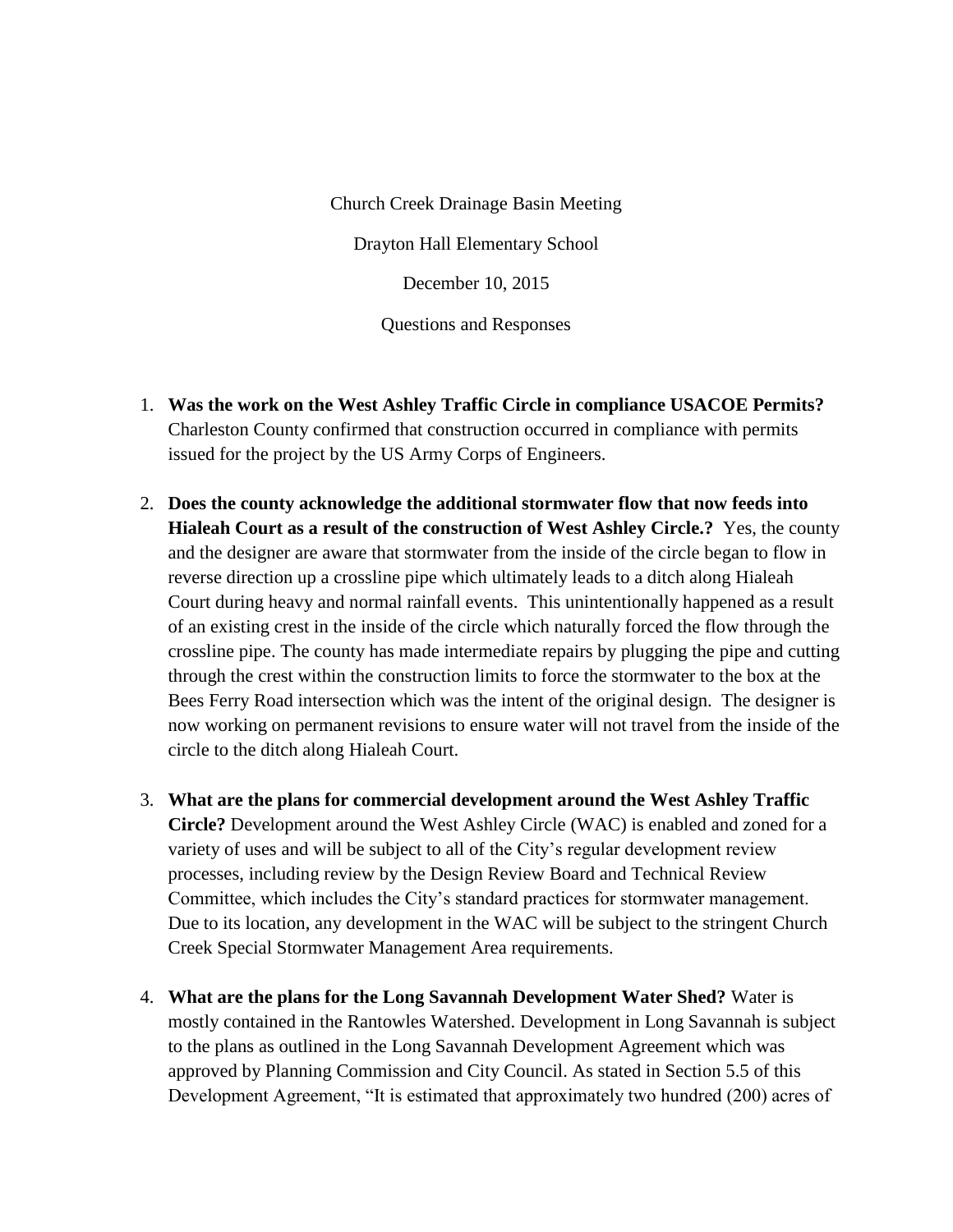the Property is within the Church Creek Watershed, a drainage basin that has been designated by the City as the Church Creek Special Stormwater Management Area. The Developer commits to providing a storm drainage network that will drain the Property located within the Church Creek Watershed, as may be viable with the existing topography, towards Rantowles Creek, and in addition the Developer will use all reasonable efforts to work with adjoining property owners as may be practical to provide an opportunity for adjacent properties located within the Church Creek Watershed to drain their property, as may be viable with the existing topography and with the development plans for the Property, towards Rantowles Creek."

The full text of this document is available online at **<http://www.charleston-sc.gov/AgendaCenter/ViewFile/Agenda/03182015-1197>**

- 5. **Who is responsible for the weir in Lake Dotter?** The Parks Department manages this control structure on a daily basis. Periodically, especially during times of heavy rain or during perigean (king) tides, the lake is unable to be drained due to elevated water surface elevations in Church Creek.
- 6. **Given the recent flooding and the ingress/egress issues, does the City have adequate rescue equipment to respond in flood situations?** This is a very broad question which cannot be answered with a simple yes/no. For the general flooding that we see as a result of high tides and typical thunderstorms, either separately or in conjunction with one another, the answer is that we are prepared.

Given the magnitude of the October 2015 flooding, the city did not respond as a standalone agency. We did call on additional resources from agencies throughout the state to address any deficiencies in equipment and trained personnel. Given the circumstances, all responses were handled safely and in a timely manner. This request for additional assistance is typical for fire/rescue agencies. We called for assistance well in advance of the need for additional rescue resources which positioned us in a ready response state.

As we prepare for the certainty of more frequent flooding and the impacts of sea level rise the Charleston Fire Department will continue to address the need for specialized equipment and training to continue to provide a very high level of service to our community. These resources will position us to either help others or be prepared to handle situations when outside agency resources have already been committed elsewhere.

7. **Why was Mr. Whitfield allowed to cut trees and fill wetlands?** Mr. Whitfield applied for a variance and special exception to the Board of Zoning Appeals to remove trees within an area formerly utilized as phosphate mine. Variances were granted. Any filling of wetlands would have had to been approved by the US Army Corps of Engineers.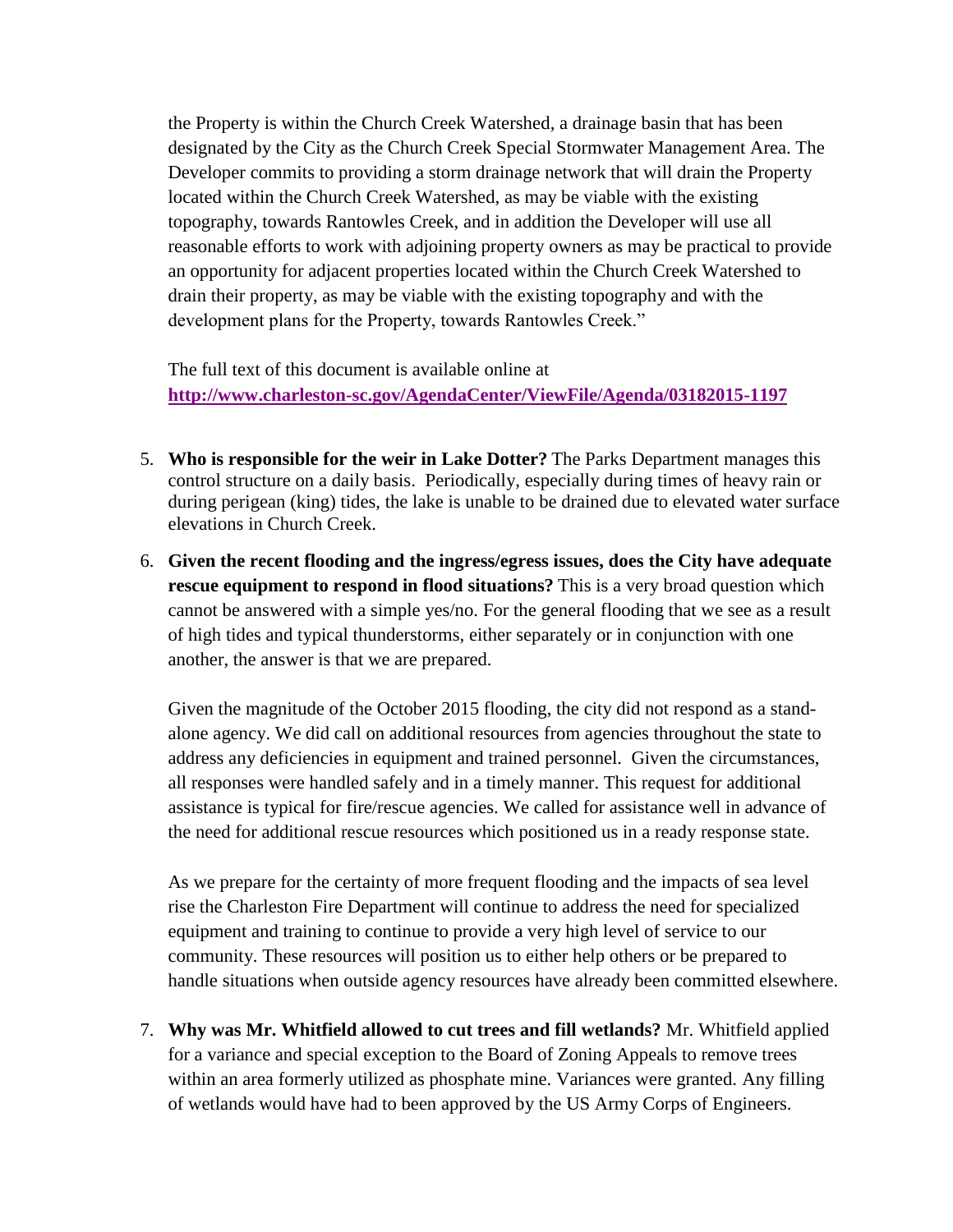- 8. **Would the city consider a moratorium on development?** Typically a moratorium is defined for a specific period of time to allow a jurisdiction to study a specific issue. In 2000, a moratorium was put in place for 9 months to allow the city time to develop specific regulations for the Church Creek watershed and to identify flood control projects. The development regulations put in place in the Church Creek basin have been effective based on our observations of the flood levels associated with the various rainfall events. We do not feel that a moratorium is warranted and can easily be challenged by property owners that today already have special development requirements in place to mitigate impacts associated with development within currently undeveloped property.
- 9. **What is the process for permitting and approval of development in the Church Creek Basin?** In general, the process for permitting and approval of development within the Church Creek Basin is the same as that for other areas of the city with one major exception. The city has developed specific stormwater design standards that are based on the actual physical characteristics and floodplain for this basin. Within the Church Creek Special Stormwater Management Area, all permanent stormwater management systems associated with new development shall be designed and constructed to maintain the postdevelopment peak flow rates at or below the pre-development peak flow rates, and to detain the excess runoff volume difference between the pre-development and postdevelopment conditions for the design storm having a duration of 24-hours and frequencies of 2, 10, 25, 50 and 100 years for a period of twenty-four (24) hours.
- 10. **How is construction monitored during development?** Prior to construction the contractor, engineer, city staff and others as needed hold a pre-construction meeting to review the sequence of construction and the Construction Stormwater Pollution Prevention Plan (C-SWPPP). The developer's contractor is required to comply with the approved plan and the city makes periodic inspections to document the contractor's compliance or deviation thereof. The city also responds to reports of non-compliance during construction and can take enforcement action if necessary. At completion of the project the developer is required to submit as-built drawings to demonstrate that the project was constructed as designed and that stormwater controls will function as intended.
- 11. **How often is the model updated?** The basin model is updated on an as-needed basis triggered by development within the drainage basin. The most recent update occurred in August 2015 spurred by the recent developments. Prior to that, the model was updated in 2010 for the LOMR (Letter of Map Revision) submittal to FEMA. Both the West Ashley Traffic Circle and the Bee Ferry Road widening project were modeled prior to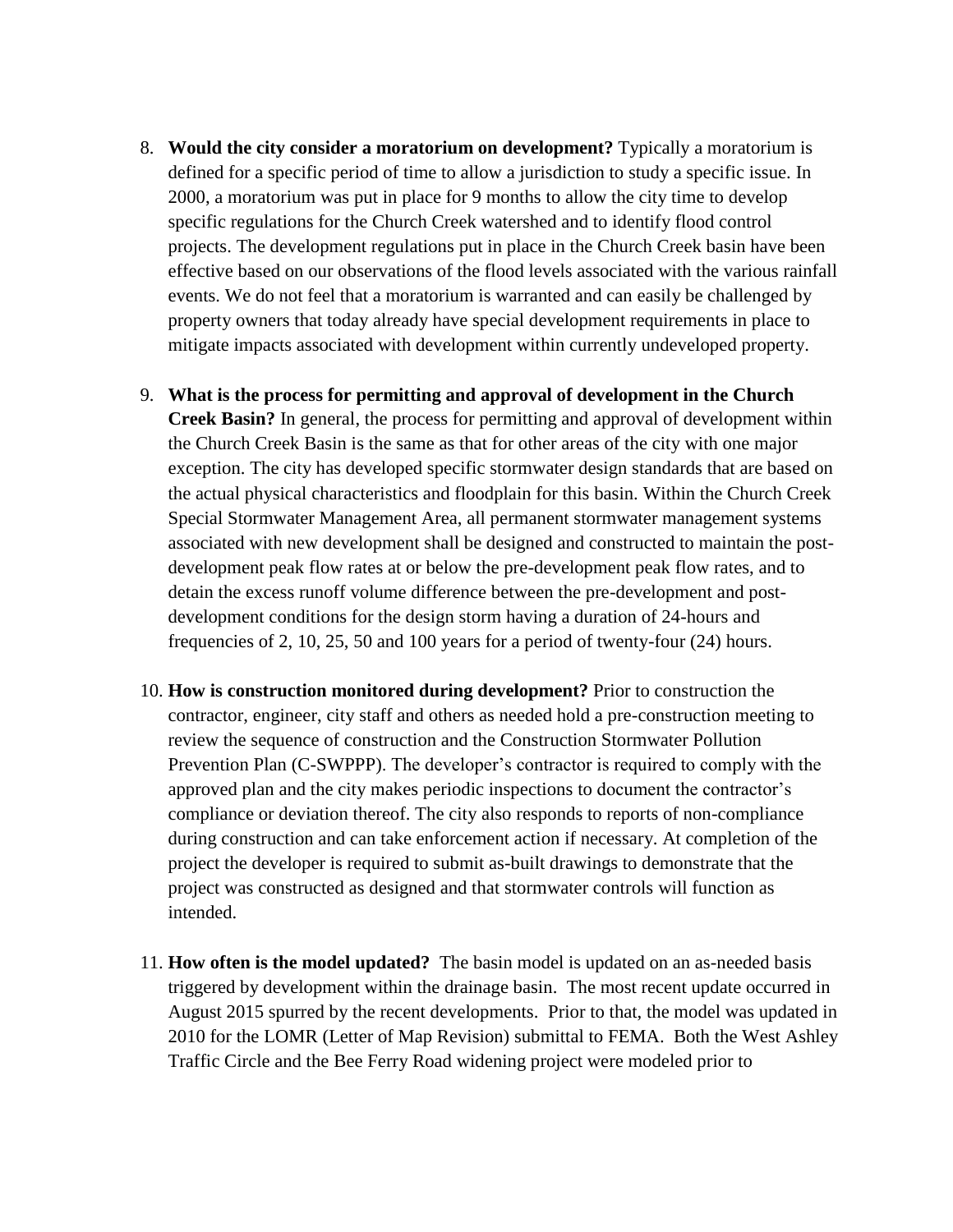construction to ensure they did not adversely affect the basin and as-built information has been incorporated in the most recent model update.

- 12. **What trend does climate data for the last 8-10 years show and what will the city do to address the projected increase in rainfall?** Recent rainfall and tidal data compiled by the City depicts highly infrequent conditions historically, that have occurred relatively frequently over the last several years. The City of Charleston recently presented its strategy for sea level rise. During the research for this plan city staff had a number of discussions with representatives of NOAA and DHEC that study and present the science that addresses sea levels, climate change and rainfall data. The city will continue to monitor the science that applies to anticipated changes in climate and modify design standards for construction as necessary.
- 13. **How is the Sienna Pond outfall into the wetlands and the SCE&G right-of-way being addressed?** It is the city's understanding that the outfall from the pond drains into the SCE&G right-of-way and is causing more frequent inundated conditions within the wetland. Woolpert, the city's consultant for the drainage basin, has proposed a potential solution to convey an equivalent discharge volume from the area. It is currently in the conceptual stage and details still need to be worked out.
- 14. **Are the 36" HDPE pipes under the road downstream of railroad tracks an obstruction?** Woolpert will be modeling the effects of those pipes. However, based on how closely empirical data (i.e. high water marks) collected from the most recent heavy rain events supports the model predictions, the pipes have little to no effect on drainage conditions in these larger events. Basically, there is very little additional fill between the pipes and the top of the roadway. Therefore, when the pipe capacity is exceeded the water simply tops the road without further restriction or additional impact upstream.
- 15. **Should the pipes under the railroad tracks be replaced with box culverts?** The pipes under the RR tracks downstream of the Bees Ferry Road bridge appear to be functioning adequately with losses (changes in water surface elevation between the pipes inlets and outlets) ranging from 0.13-ft for the 50% rain event to 0.52-ft for the 1% rain event. These culverts together already have a higher capacity than some portions of the system upstream. In addition to these culverts there are 2 other nearby locations where multiple culverts drain under the railroad. The culvert installed most recently is in fact an 8 ft. by 4 ft. box culvert that the city installed to intercept and divert approximately one third of the stormwater runoff from Shadowmoss directly to a lower stretch of Church Creek, basically bypassing drainage systems that serve the lower areas of Shadowmoss and the Hickory Hill neighborhood. There are a total of 11 culverts under the RR between Glenn McConnell Parkway and Ashley River Road.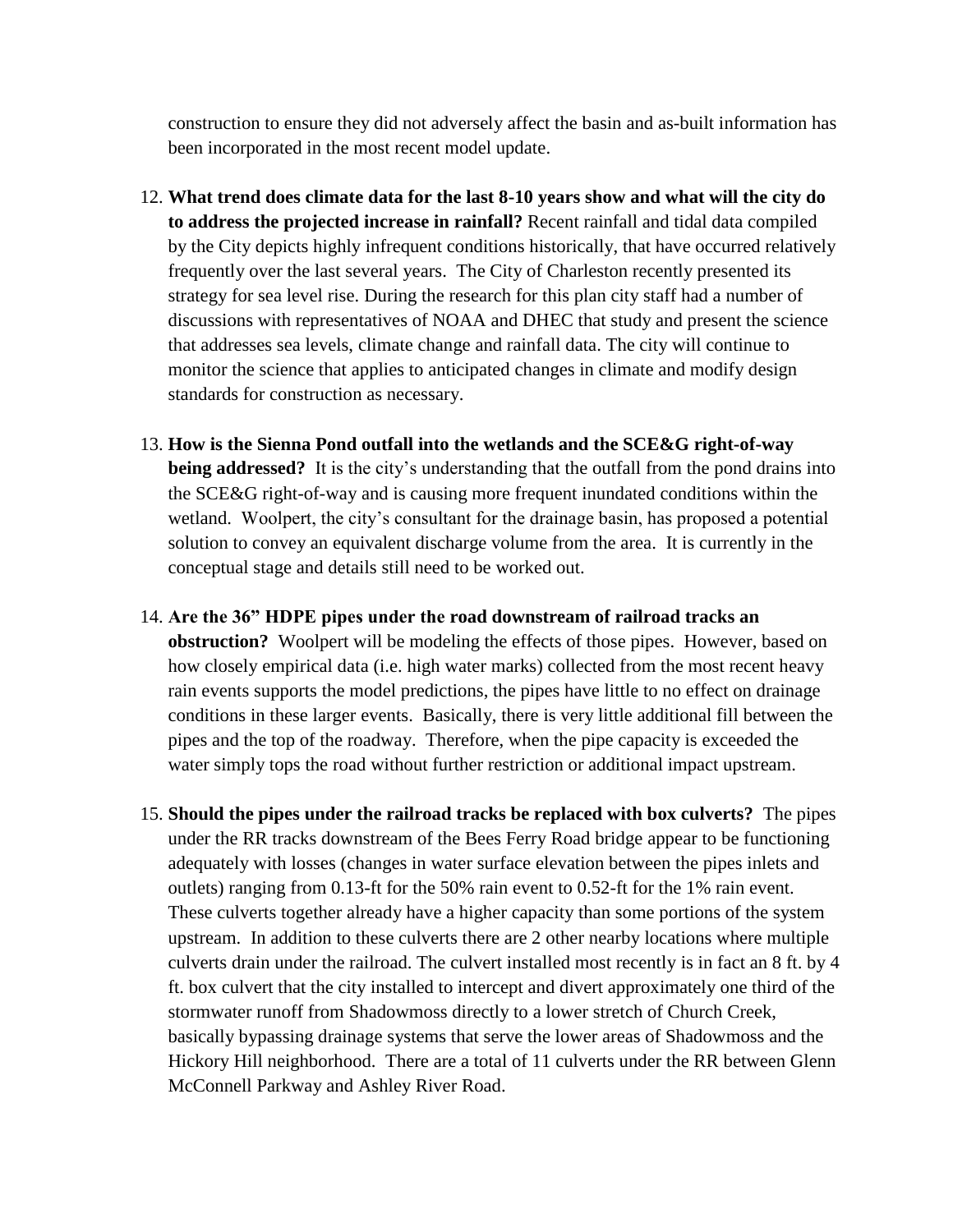- 16. **Does the Doncaster Canal (Hickory Hill Canal) need to be excavated?** The canal is primarily a conveyance structure and provides very little storage. Any storage that is available is above the typical water surface elevation (WSE). Seeing as the WSE is influenced by the tide, excavating the canal would simply allow the extra volume created to be filled with tidal water not gaining any net benefit.
- 17. **Is a pumping system an option?** The city has considered many different options to alleviate flooding in the Church Creek basin and a pump station was one of them. The challenges with a pumped system include the size of the collection system needed to convey the water to the pump station and similarly the size of the discharge system that would be required to transport the pumped water to the Ashley River. The volume of water concentrated in the Church Creek basin and the distance to the Ashley River makes a pumped solution infeasible. In addition, pumps can fail and pipes can become clogged. A better long term solution for residents may be to remove those properties from the limits of the floodplain.
- 18. **What are we going to do to eliminate flooding like the kind we experienced in August and October?** The properties that were affected by flooding during these rain events are in the 1% (100-year) floodplain, which is an area known to flood and had finished floor elevations below the level of the 100-year flood levels. The rain events of August 2015 and October 2015 were very significant events. On August 31, 2015 we experienced 6.13 inches of rain in 3 hours and a total of 7.24 inches of rain in the 24-hour period. In October we recorded 11.85 inches of rain in 24-hours and 17.28 inches during the 4-day rain event. Modifications which would lower the flood elevation during rain events this significant are not practical nor has the city been able to identify modifications which would lower the floodwater elevation. The city is committed to doing what it can to see that the level of flooding in the basin does not increase and that resources are provided to:
	- Remove repetitive loss properties from the floodplain
	- Provide regularly scheduled and frequent maintenance to the drainage system to remove obstructions and support stormwater flowing efficiently through the system
	- Drafting additional development requirements that will prevent the filling of lands within the 100-year floodplain and thus, the potential displacement of floodwaters to new areas